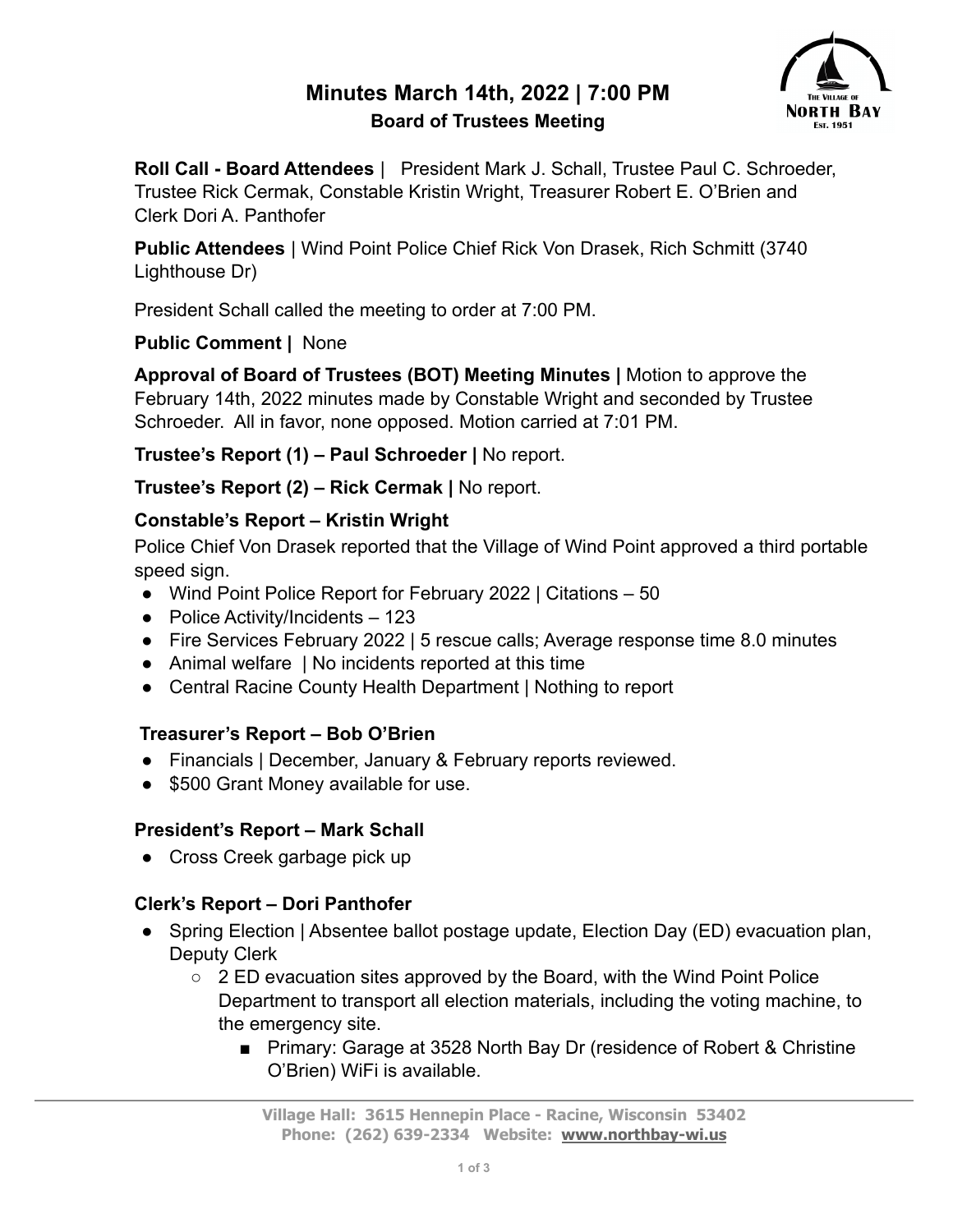- Secondary: Garage at 3650 Nicolet (residence of Kristin & David Wright).
- Early Voting (in person absentee) is scheduled from March 22 April 1 on Tuesdays, Thursdays & Fridays from 1 PM - 4:30 PM. Chief Connie Eberly offered assistance with Early Voting. If needed, the Board must vote to appointment an individual to serve as a Deputy Clerk with limited duties.
- April Newsletter topics to include Election results, letter from the President, Yard Waste, Board of Review and other topics submitted
- Monthly permit update

#### **Accounts Payable**

Motion to accept the amended February 2022 Accounts Payable in the amount of \$99,178.53 and the March 2022 Accounts payable in the amount of \$ 11,340.87 made by Trustee Schroeder and seconded by Constable Wright. All in favor, none opposed. Motion carried 7:45 PM

#### **Old Business**

- 2022 Board of Review: 1st Meeting is May 9th, 2022 at 7 PM and is scheduled to reconvene at 5 PM on Monday, June 13th, 2022. Legal notices will be published.
- Racine County Intergovernmental Cooperation Council (RCICC) | President Schall lead a discussion about the RCICC. Should North Bay join, North Bay would be committed to attend meetings, pay a fee, share learnings, and participate on committees.

Decision deferred until April pending answer to several concerns: Cost; How does RCICC differ from Heads of Government (HOG) meetings; If North Bay joins, is North Bay bound by something RCICC comes up with later or do we have the right of refusal; Who does the work (prepare Agendas/Minutes, publishes meeting notices); Who attends the meetings; How is it determined who does the work; What level of participation is required; The concept is very good but there are concerns about the implementation.

● Driveway & Right-of-Way (ROW) Application (Public Works form) | The form was created to provide residents the proper tool to comply with Chapter 7. Per Trustee Schroeder, it's not necessary to include culverts due to Village topography so they were removed from the application.

Motion to accept the new VNB Right of Way and Driveway permit application made by Constable Wright and seconded by Trustee Schroeder. All in favor, none opposed. Motion carried 8:04 PM.

- Chapter 8 Planning & Zoning
	- Conditional Use Ordinance | Changes to Chapter 8 requires Public Hearing which requires approximately a one month lead time due to legal notice requirements and notification to all neighboring communities of the hearing date.

Attorney Larson submitted a cover letter and draft of Chapter 8 to adapt the